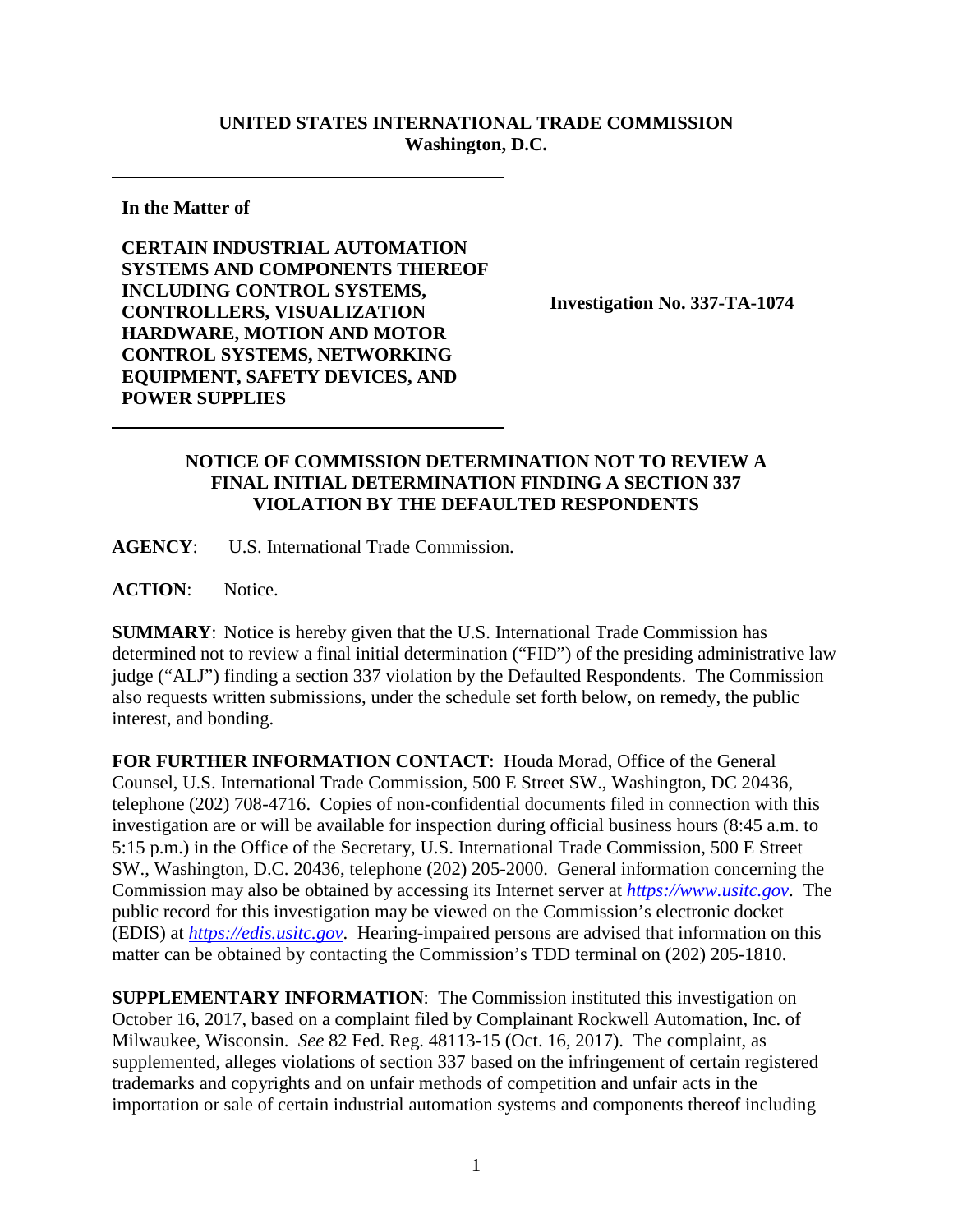control systems, controllers, visualization hardware, motion and motor control systems, networking equipment, safety devices, and power supplies, the threat or effect of which is to destroy or substantially injure an industry in the United States. *See id.* The Notice of Investigation identifies the following respondents: Can Electric Limited of Guangzhou, China ("Can Electric"); Capnil (HK) Company Limited of Hong Kong ("Capnil"); Fractioni (Hongkong) Ltd. of Shanghai, China ("Fractioni"); Fujian Dahong Trade Co. of Fujian, China ("Dahong"); GreySolution Limited d/b/a Fibica of Hong Kong ("GreySolution"); Huang Wei Feng d/b/a A-O-M Industry of Shenzhen, China ("Huang"); KBS Electronics Suzhou Co, Ltd. of Shanghai, China ("KBS"); PLC-VIP Shop d/b/a VIP Tech Limited of Hong Kong ("PLC-VIP"); Radwell International, Inc. d/b/a PLC Center of Willingboro, New Jersey ("Radwell"); Shanghai EuoSource Electronic Co., Ltd of Shanghai, China ("EuoSource"); ShenZhen T-Tide Trading co., Ltd. of Shenzhen, China ("T-Tide"); SoBuy Commercial (HK) Co. Limited of Hong Kong ("SoBuy"); Suzhou Yi Micro Optical Co., Ltd., d/b/a Suzhou Yiwei Guangxue Youxiangongsi, d/b/a Easy Microoptics Co. LTD. of Jiangsu, China ("Suzhou"); Wenzhou Sparker Group Co. Ltd., d/b/a Sparker Instruments of Wenzhou, China ("Sparker"); and Yaspro Electronics (Shanghai) Co., Ltd. of Shanghai, China ("Yaspro"). *See id.* In addition, the Office of Unfair Import Investigations is also a party in this investigation. *See id.* 

Nine respondents were found in default, namely, Fractioni, GreySolution, KBS, EuoSource, T-Tide, SoBuy, Suzhou, Yaspro and Can Electric (collectively, "the Defaulted Respondents"). *See* Order No. 17 (Feb. 1, 2018), *unreviewed*, Comm'n Notice (Feb. 26, 2018); Order No. 32 (June 28, 2018), *unreviewed*, Comm'n Notice (July 24, 2018). Furthermore, five unserved respondents (Capnil, Dahong, Huang, PLC-VIP, and Sparker) were terminated from the investigation, and one respondent (Radwell) was terminated based on the entry of a consent order. *See* Order No. 41 (July 17, 2018), *unreviewed*, Comm'n Notice (Aug. 13, 2018); Order No. 42 (July 20, 2018), *unreviewed*, Comm'n Notice (Aug. 15, 2018).

On October 23, 2018, the ALJ issued the subject FID finding a violation of section 337 by the Defaulted Respondents and recommending that the Commission: (1) issue a general exclusion order; (2) issue a cease and desist order against Defaulted Respondent Fractioni; and (3) set a bond at 100 percent of the entered value. No petitions for review of the subject FID were filed.

The Commission has determined not to review the subject FID.

In connection with the final disposition of this investigation, the Commission may (1) issue an order that could result in the exclusion of the subject articles from entry into the United States, and/or (2) issue one or more cease and desist orders that could result in the respondent(s) being required to cease and desist from engaging in unfair acts in the importation and sale of such articles. Accordingly, the Commission is interested in receiving written submissions that address the form of remedy, if any, that should be ordered. If a party seeks exclusion of an article from entry into the United States for purposes other than entry for consumption, the party should so indicate and provide information establishing that activities involving other types of entry either are adversely affecting it or likely to do so. For background, *see Certain Devices for Connecting Computers via Telephone Lines*, Inv. No. 337-TA-360, USITC Pub. No. 2843 (Dec. 1994) (Comm'n Op.).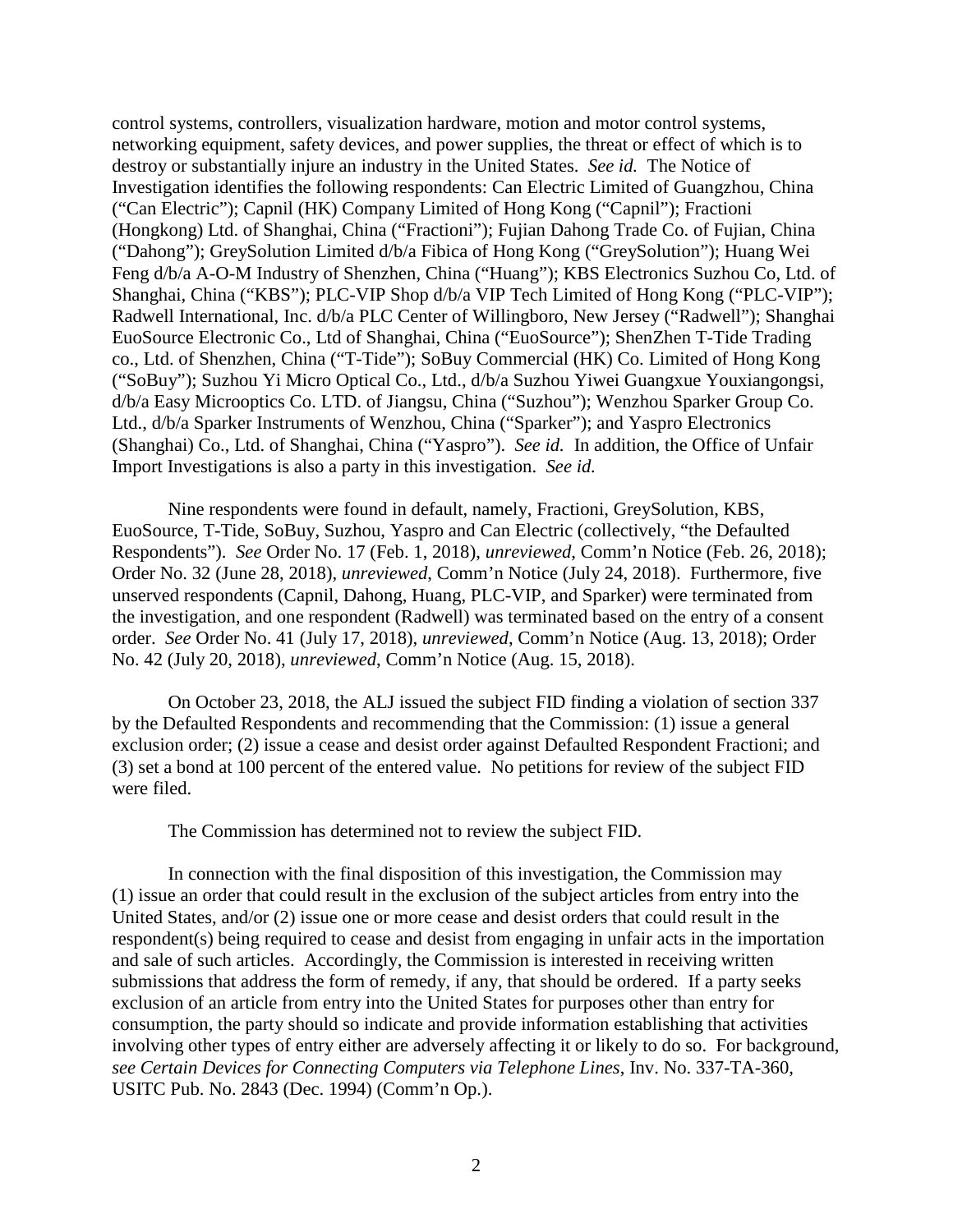In particular, the written submissions should address any request for a cease and desist order in the context of recent Commission opinions, including those in *Certain Arrowheads with Deploying Blades and Components Thereof and Packaging Therefor*, Inv. No. 337-TA-977, Comm'n Op. (Apr. 28, 2017) and *Certain Electric Skin Care Devices, Brushes and Chargers Therefor, and Kits Containing the Same*, Inv. No. 337-TA-959, Comm'n Op. (Feb. 13, 2017). Specifically, if Complainant seeks a cease and desist order against a defaulting respondent, the written submissions should respond to the following requests:

- (1) Please identify with citations to the record any information regarding commercially significant inventory in the United States as to each respondent against whom a cease and desist order is sought. If Complainant also relies on other significant domestic operations that could undercut the remedy provided by an exclusion order, please identify with citations to the record such information as to each respondent against whom a cease and desist order is sought.
- (2) In relation to the infringing products, please identify any information in the record, including allegations in the pleadings, that addresses the existence of any domestic inventory, any domestic operations, or any sales-related activity directed at the United States for each respondent against whom a cease and desist order is sought.

If the Commission contemplates some form of remedy, it must consider the effects of that remedy upon the public interest. The factors the Commission will consider include the effect that an exclusion order and/or cease and desist orders would have on (1) the public health and welfare, (2) competitive conditions in the U.S. economy, (3) U.S. production of articles that are like or directly competitive with those that are subject to investigation, and (4) U.S. consumers. The Commission is therefore interested in receiving written submissions that address the aforementioned public interest factors in the context of this investigation.

If the Commission orders some form of remedy, the U.S. Trade Representative, as delegated by the President, has 60 days to approve or disapprove the Commission's action. *See*  Presidential Memorandum of July 21, 2005, 70 FR 43251 (July 26, 2005). During this period, the subject articles would be entitled to enter the United States under bond, in an amount determined by the Commission and prescribed by the Secretary of the Treasury. The Commission is therefore interested in receiving submissions concerning the amount of the bond that should be imposed if a remedy is ordered.

**WRITTEN SUBMISSIONS:** Parties to the investigation, interested government agencies, and any other interested parties are encouraged to file written submissions on the issues of remedy, the public interest, and bonding. Complainant and the Commission investigative attorney are also requested to submit proposed remedial orders for the Commission's consideration. Complainant is also requested to state the HTSUS numbers under which the accused products are imported and to supply the names of known importers of the infringing articles.